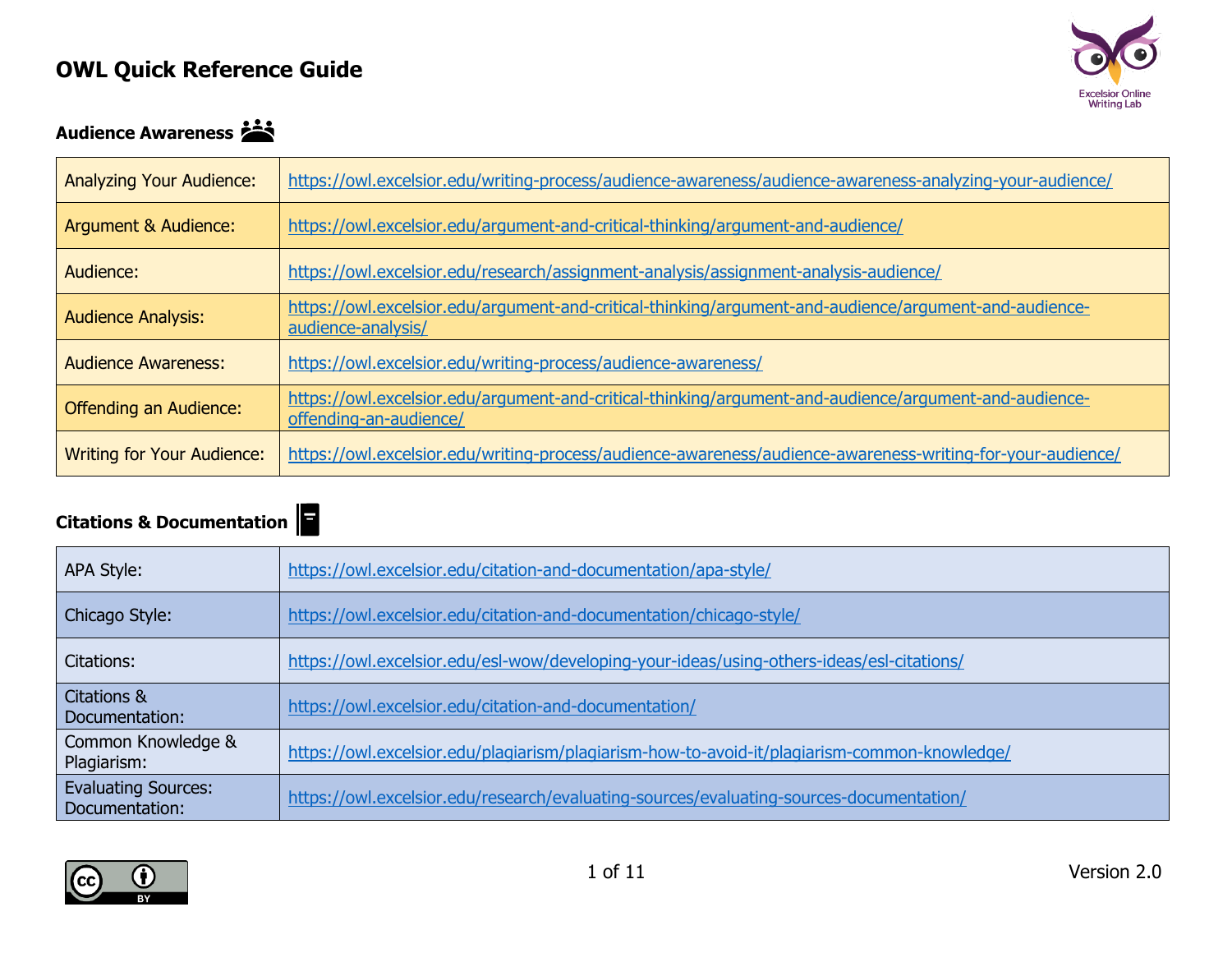

| How to Cite Sources:                                 | https://owl.excelsior.edu/plagiarism/plagiarism-how-to-avoid-it/plagiarism-how-to-cite-sources/           |
|------------------------------------------------------|-----------------------------------------------------------------------------------------------------------|
| MLA Style:                                           | https://owl.excelsior.edu/citation-and-documentation/mla-style/                                           |
| Quoting Sources:                                     | https://owl.excelsior.edu/grammar-essentials/punctuation/quotation-marks/quotation-marks-quoting-sources/ |
| Using Others' Ideas:                                 | https://owl.excelsior.edu/esl-wow/developing-your-ideas/using-others-ideas/                               |
| <b>Written Communication</b><br><b>VALUE Rubric:</b> | https://owl.excelsior.edu/educator-resources/rubric/                                                      |

# **Developing a Thesis Statement**

| <b>Argumentative Thesis:</b>                | https://owl.excelsior.edu/argument-and-critical-thinking/argumentative-thesis/                                     |
|---------------------------------------------|--------------------------------------------------------------------------------------------------------------------|
| <b>Argumentative Thesis</b><br>Overview:    | https://owl.excelsior.edu/argument-and-critical-thinking/argumentative-thesis/argumentative-thesis-overview/       |
| <b>Checklist for a Thesis</b><br>Statement: | https://owl.excelsior.edu/esl-wow/getting-ready-to-write/developing-a-thesis/esl-checklist-for-a-thesis-statement/ |
| <b>Common Problems:</b>                     | https://owl.excelsior.edu/writing-process/thesis-sentence/thesis-sentence-common-problems/                         |
| Developing a Thesis:                        | https://owl.excelsior.edu/esl-wow/getting-ready-to-write/developing-a-thesis/                                      |
| <b>Implying Your Thesis:</b>                | https://owl.excelsior.edu/research/thesis-or-focus/thesis-or-focus-implying-your-thesis/                           |
| <b>Judging Thesis</b><br>Statements:        | https://owl.excelsior.edu/esl-wow/getting-ready-to-write/developing-a-thesis/esl-judging-thesis-statements/        |
| Paragraphing Meal Plan:                     | https://owl.excelsior.edu/research/drafting-and-integrating/drafting-and-integrating-paragraphing/                 |
| Parts of a Thesis Sentence:                 | https://owl.excelsior.edu/writing-process/thesis-sentence/                                                         |

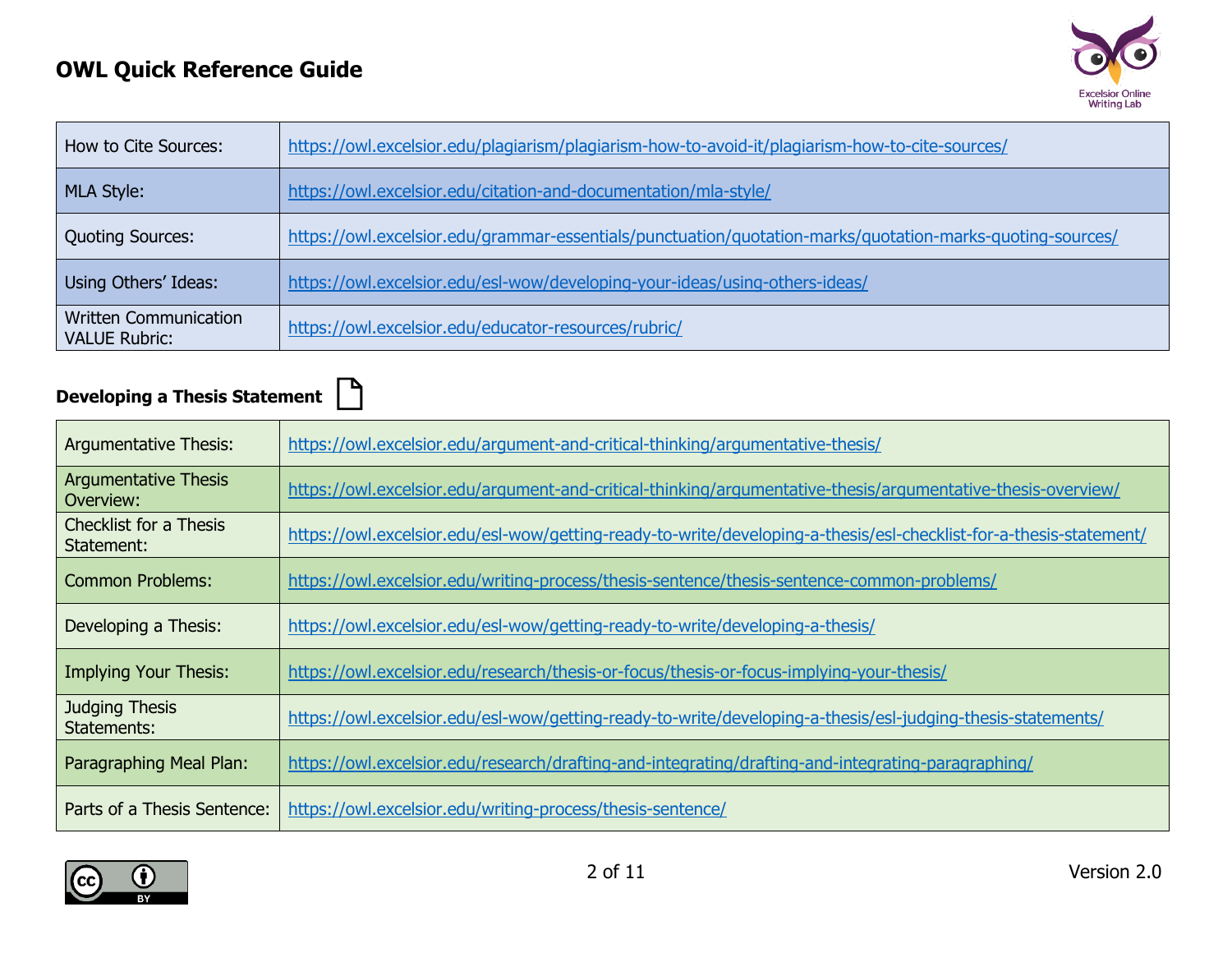

| <b>Stating Your Thesis:</b> | https://owl.excelsior.edu/research/thesis-or-focus/thesis-or-focus-stating-your-thesis/ |
|-----------------------------|-----------------------------------------------------------------------------------------|
| Thesis and Focus:           | https://owl.excelsior.edu/research/thesis-or-focus/                                     |
| <b>Thesis Angles:</b>       | https://owl.excelsior.edu/writing-process/thesis-sentence/thesis-sentence-angles/       |
| <b>Thesis Checklist:</b>    | https://owl.excelsior.edu/writing-process/thesis-sentence/thesis-sentence-checklist/    |
| <b>Thesis Creation:</b>     | https://owl.excelsior.edu/writing-process/thesis-sentence/thesis-sentence-creation/     |
| <b>Topic Sentences:</b>     | https://owl.excelsior.edu/writing-process/paragraphing/paragraphing-topic-sentences/    |

#### **Grammar**

| <b>20 Most Common Errors:</b>                    | https://owl.excelsior.edu/grammar-essentials/common-errors/                                                |
|--------------------------------------------------|------------------------------------------------------------------------------------------------------------|
| Apostrophe:                                      | https://owl.excelsior.edu/grammar-essentials/punctuation/apostrophes/                                      |
| <b>Apostrophe (Writing</b><br>Refresher):        | https://owl.excelsior.edu/writing-refresher/grammar-refresher/apostrophes/                                 |
| <b>Apostrophe Errors:</b>                        | https://owl.excelsior.edu/grammar-essentials/common-errors/common-errors-apostrophe-errors/                |
| Capitalization:                                  | https://owl.excelsior.edu/grammar-essentials/common-errors/common-errors-capitalization/                   |
| Comma After Introductory<br>Element:             | https://owl.excelsior.edu/grammar-essentials/common-errors/common-errors-comma-after-introductory-element/ |
| <b>Comma Splice:</b>                             | https://owl.excelsior.edu/grammar-essentials/common-errors/common-errors-comma-splice/                     |
| <b>Commas with Coordinating</b><br>Conjunctions: | https://owl.excelsior.edu/grammar-essentials/punctuation/commas/commas-with-coordinating-conjunctions/     |

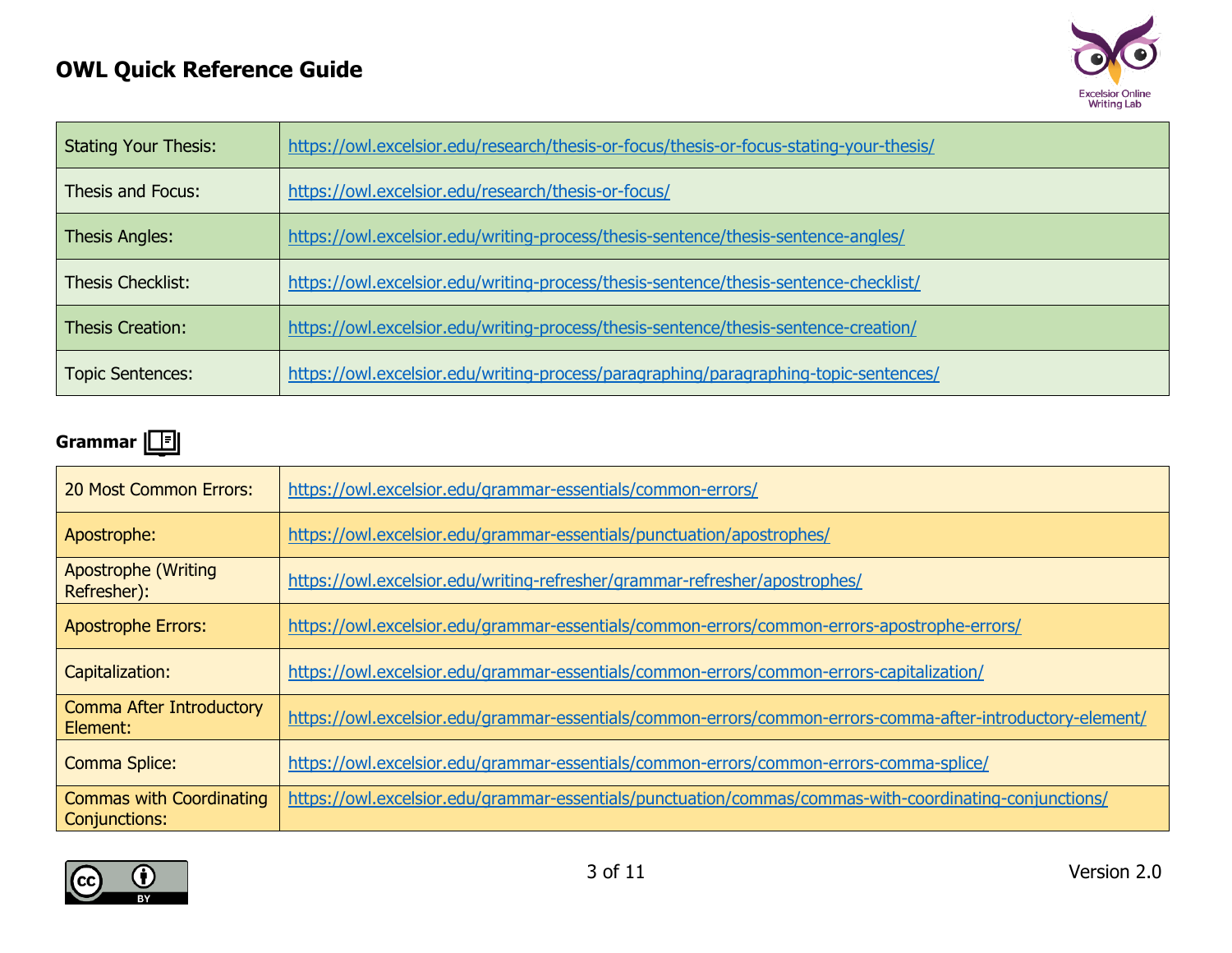

| <b>Comma with Quotes:</b>                                   | https://owl.excelsior.edu/grammar-essentials/punctuation/commas/commas-with-quotes/                                     |
|-------------------------------------------------------------|-------------------------------------------------------------------------------------------------------------------------|
| Commas:                                                     | https://owl.excelsior.edu/grammar-essentials/punctuation/commas/                                                        |
| <b>Commas (Writing</b><br>Refresher):                       | https://owl.excelsior.edu/writing-refresher/grammar-refresher/comma-refresher/                                          |
| Dashes & Hyphens:                                           | https://owl.excelsior.edu/writing-refresher/grammar-refresher/dashes-hyphens/                                           |
| <b>Documentation Common</b><br>Error:                       | https://owl.excelsior.edu/grammar-essentials/common-errors/common-errors-documentation/                                 |
| <b>Faulty Sentence Structure:</b>                           | https://owl.excelsior.edu/grammar-essentials/common-errors/common-errors-faulty-sentence-structure/                     |
| Hyphens:                                                    | https://owl.excelsior.edu/grammar-essentials/common-errors/common-errors-hyphens/                                       |
| Hyphens:                                                    | https://owl.excelsior.edu/grammar-essentials/punctuation/hyphens/                                                       |
| <b>Missing Comma in</b><br><b>Compound Sentence:</b>        | https://owl.excelsior.edu/grammar-essentials/common-errors/common-errors-missing-comma-in-compound-<br>sentence/        |
| <b>Missing Comma with</b><br><b>Nonrestrictive Element:</b> | https://owl.excelsior.edu/grammar-essentials/common-errors/common-errors-missing-comma-with-nonrestrictive-<br>element/ |
| <b>Missing Word:</b>                                        | https://owl.excelsior.edu/grammar-essentials/common-errors/common-errors-missing-word/                                  |
| Parts of Speech:                                            | https://owl.excelsior.edu/grammar-essentials/parts-of-speech/                                                           |
| Periods:                                                    | https://owl.excelsior.edu/grammar-essentials/punctuation/periods/                                                       |
| Poorly Integrated Quote:                                    | https://owl.excelsior.edu/grammar-essentials/common-errors/common-errors-poorly-integrated-quote/                       |
| Pronoun Agreement:                                          | https://owl.excelsior.edu/grammar-essentials/common-errors/common-errors-pronoun-agreement/                             |

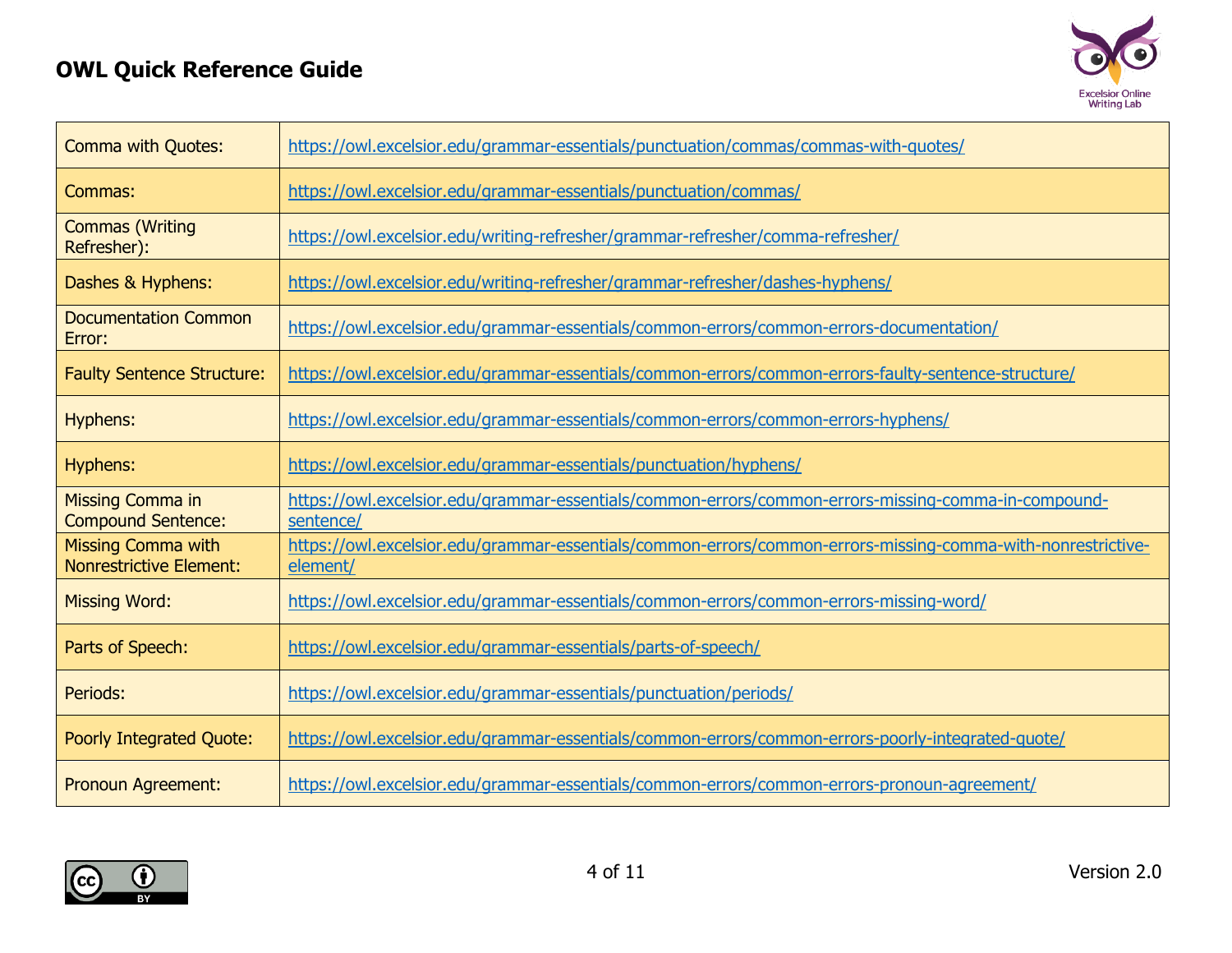

| Pronoun Agreement &<br>Reference:                                          | https://owl.excelsior.edu/grammar-essentials/parts-of-speech/pronouns/pronoun-agreement-and-reference/ |
|----------------------------------------------------------------------------|--------------------------------------------------------------------------------------------------------|
| <b>Pronoun Agreement &amp;</b><br><b>Reference (Writing</b><br>Reference): | https://owl.excelsior.edu/writing-refresher/grammar-refresher/pronoun-agreement-reference/             |
| <b>Pronoun Reference:</b>                                                  | https://owl.excelsior.edu/grammar-essentials/common-errors/common-errors-pronoun-reference/            |
| Pronouns:                                                                  | https://owl.excelsior.edu/grammar-essentials/parts-of-speech/pronouns/                                 |
| <b>Punctuation:</b>                                                        | https://owl.excelsior.edu/grammar-essentials/punctuation/                                              |
| <b>Quotation Error:</b>                                                    | https://owl.excelsior.edu/grammar-essentials/common-errors/common-errors-quotation-error/              |
| <b>Quotation Marks:</b>                                                    | https://owl.excelsior.edu/grammar-essentials/punctuation/guotation-marks/                              |
| <b>Quotation Marks &amp;</b><br>Ellipses:                                  | https://owl.excelsior.edu/writing-refresher/grammar-refresher/quotation-marks-ellipses/                |
| <b>Run-On Sentences:</b>                                                   | https://owl.excelsior.edu/grammar-essentials/common-errors/common-errors-run-on-sentences/             |
| <b>Run-On Sentences (Writing</b><br>Refresher):                            | https://owl.excelsior.edu/writing-refresher/grammar-refresher/run-on-sentences/                        |
| Semicolons:                                                                | https://owl.excelsior.edu/grammar-essentials/punctuation/semicolons/                                   |
| <b>Semicolons &amp; Colons:</b>                                            | https://owl.excelsior.edu/writing-refresher/grammar-refresher/semicolons-colons/                       |
| <b>Sentence Fragments:</b>                                                 | https://owl.excelsior.edu/grammar-essentials/common-errors/common-errors-sentence-fragment/            |
| <b>Sentence Fragments</b><br>(Writing Refresher):                          | https://owl.excelsior.edu/writing-refresher/grammar-refresher/sentence-fragments/                      |
| Spelling:                                                                  | https://owl.excelsior.edu/grammar-essentials/common-errors/common-errors-spelling/                     |

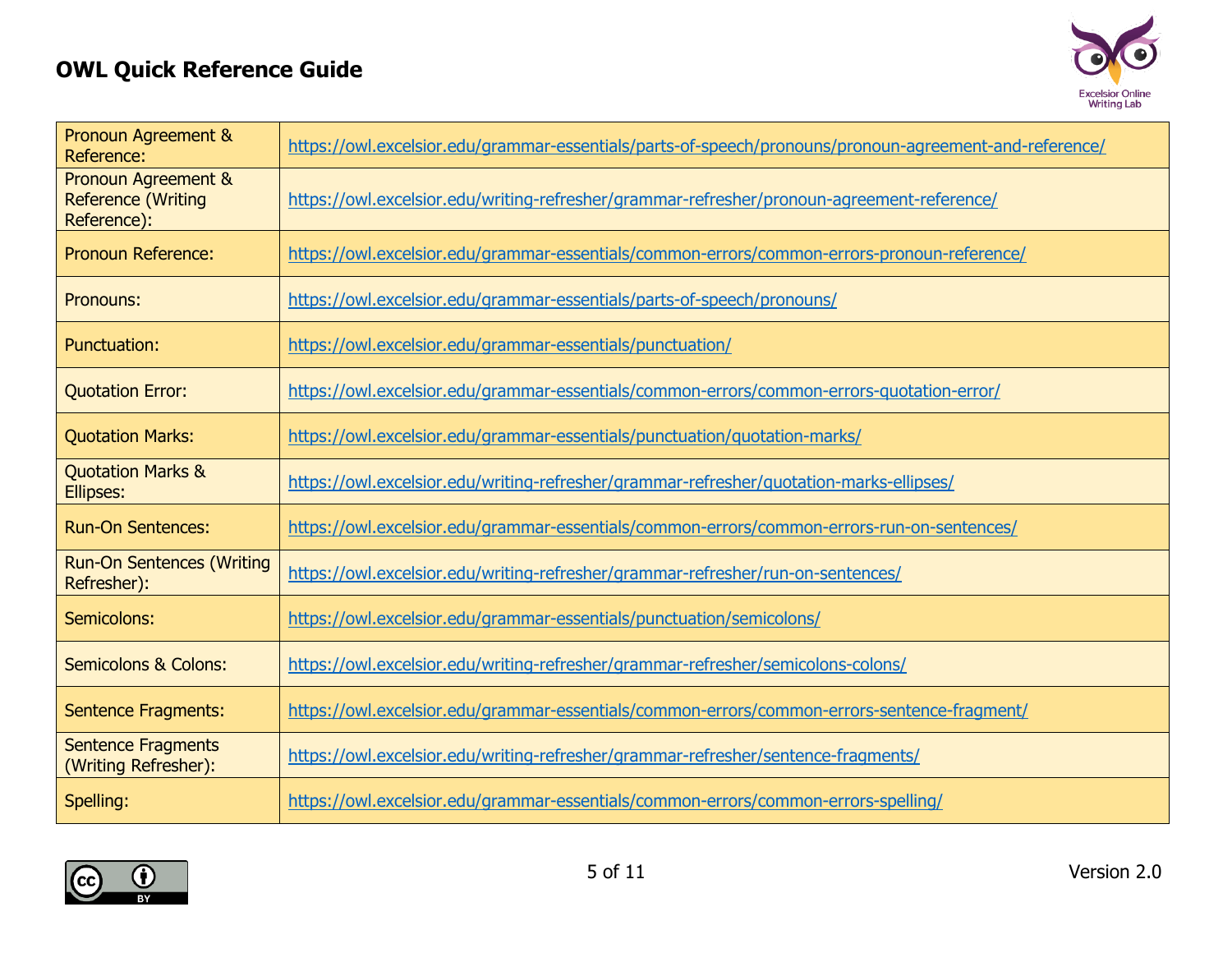

| Subject-Verb Agreement:                        | https://owl.excelsior.edu/grammar-essentials/parts-of-speech/verbs/subject-verb-agreement/  |
|------------------------------------------------|---------------------------------------------------------------------------------------------|
| Subject-Verb Agreement<br>(Writing Refresher): | https://owl.excelsior.edu/writing-refresher/grammar-refresher/subject-verb-agreement/       |
| <b>Unnecessary Comma:</b>                      | https://owl.excelsior.edu/grammar-essentials/common-errors/common-errors-unnecessary-comma/ |
| Verb Tense:                                    | https://owl.excelsior.edu/grammar-essentials/parts-of-speech/verbs/tenses/                  |
| <b>Verb Tense (Writing</b><br>Refresher):      | https://owl.excelsior.edu/writing-refresher/grammar-refresher/verb-tense/                   |
| <b>Verb Tense Shift:</b>                       | https://owl.excelsior.edu/grammar-essentials/common-errors/common-errors-verb-tense-shift/  |
| <b>Wrong Word:</b>                             | https://owl.excelsior.edu/grammar-essentials/common-errors/common-errors-wrong-word/        |

#### **Organization and Transition**

|                                  | Organizing Your Argument:   https://owl.excelsior.edu/argument-and-critical-thinking/organizing-your-argument/ |
|----------------------------------|----------------------------------------------------------------------------------------------------------------|
| Paragraphing &<br>Transitioning: | https://owl.excelsior.edu/writing-process/paragraphing/paragraphing-and-transitioning/                         |
| <b>Rhetorical Styles:</b>        | https://owl.excelsior.edu/rhetorical-styles/                                                                   |

# **Outlining**

| Outlining (Research):                | https://owl.excelsior.edu/research/outlining/                       |
|--------------------------------------|---------------------------------------------------------------------|
| Traditional Outlining<br>(Research): | https://owl.excelsior.edu/research/outlining/outlining-traditional/ |

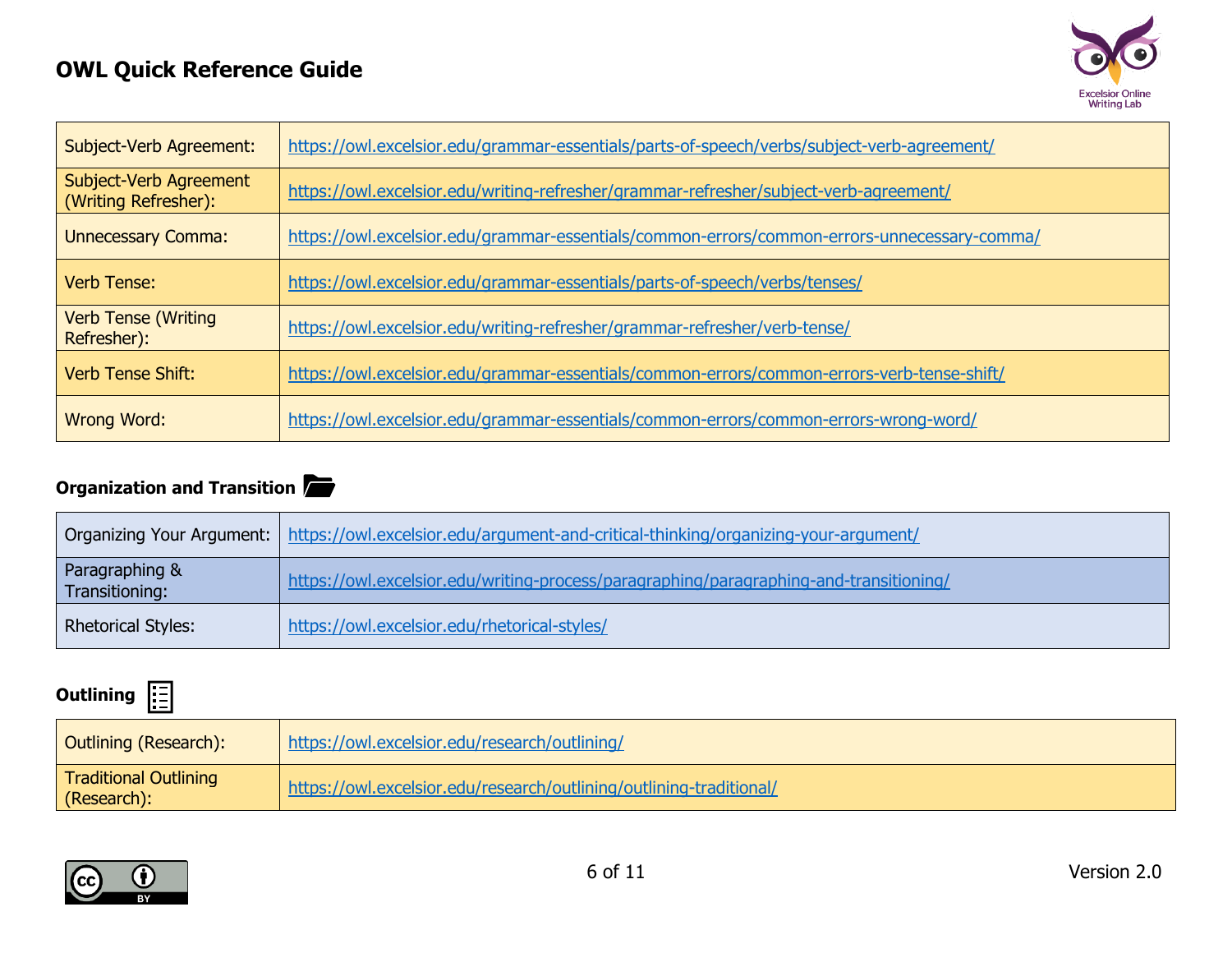

| <b>IMRAD Outlining</b><br>(Research):       | https://owl.excelsior.edu/research/outlining/outlining-imrad                         |
|---------------------------------------------|--------------------------------------------------------------------------------------|
| <b>Creating an Outline</b><br>(Reading Lab) | https://owl.excelsior.edu/orc/what-to-do-after-reading/analyzing/creating-an-outline |

### **Paragraphing**

| Paragraphing:                    | https://owl.excelsior.edu/writing-process/paragraphing/                                            |
|----------------------------------|----------------------------------------------------------------------------------------------------|
| Paragraphing: Meal Plan:         | https://owl.excelsior.edu/research/drafting-and-integrating/drafting-and-integrating-paragraphing/ |
| Paragraphing &<br>Transitioning: | https://owl.excelsior.edu/writing-process/paragraphing/paragraphing-and-transitioning/             |

# **Paraphrasing & Summarizing**

| <b>Paraphrasing (Writing</b><br>Lab): | https://owl.excelsior.edu/research/drafting-and-integrating/drafting-and-integrating-paraphrasing/ |
|---------------------------------------|----------------------------------------------------------------------------------------------------|
| Paraphrasing (Reading<br>Lab):        | https://owl.excelsior.edu/orc/what-to-do-after-reading/paraphrasing/                               |
| Paraphrasing & Plagiarism:            | https://owl.excelsior.edu/plagiarism/plagiarism-how-to-avoid-it/plagiarism-paraphrasing/           |
| <b>Summarizing (Writing</b><br>Lab):  | https://owl.excelsior.edu/research/drafting-and-integrating/drafting-and-integrating-summarizing/  |
| <b>Summarizing (Reading</b><br>Lab):  | https://owl.excelsior.edu/orc/what-to-do-after-reading/summarizing/                                |
| Summarizing & Plagiarism:             | https://owl.excelsior.edu/plagiarism/plagiarism-how-to-avoid-it/plagiarism-summarizing/            |

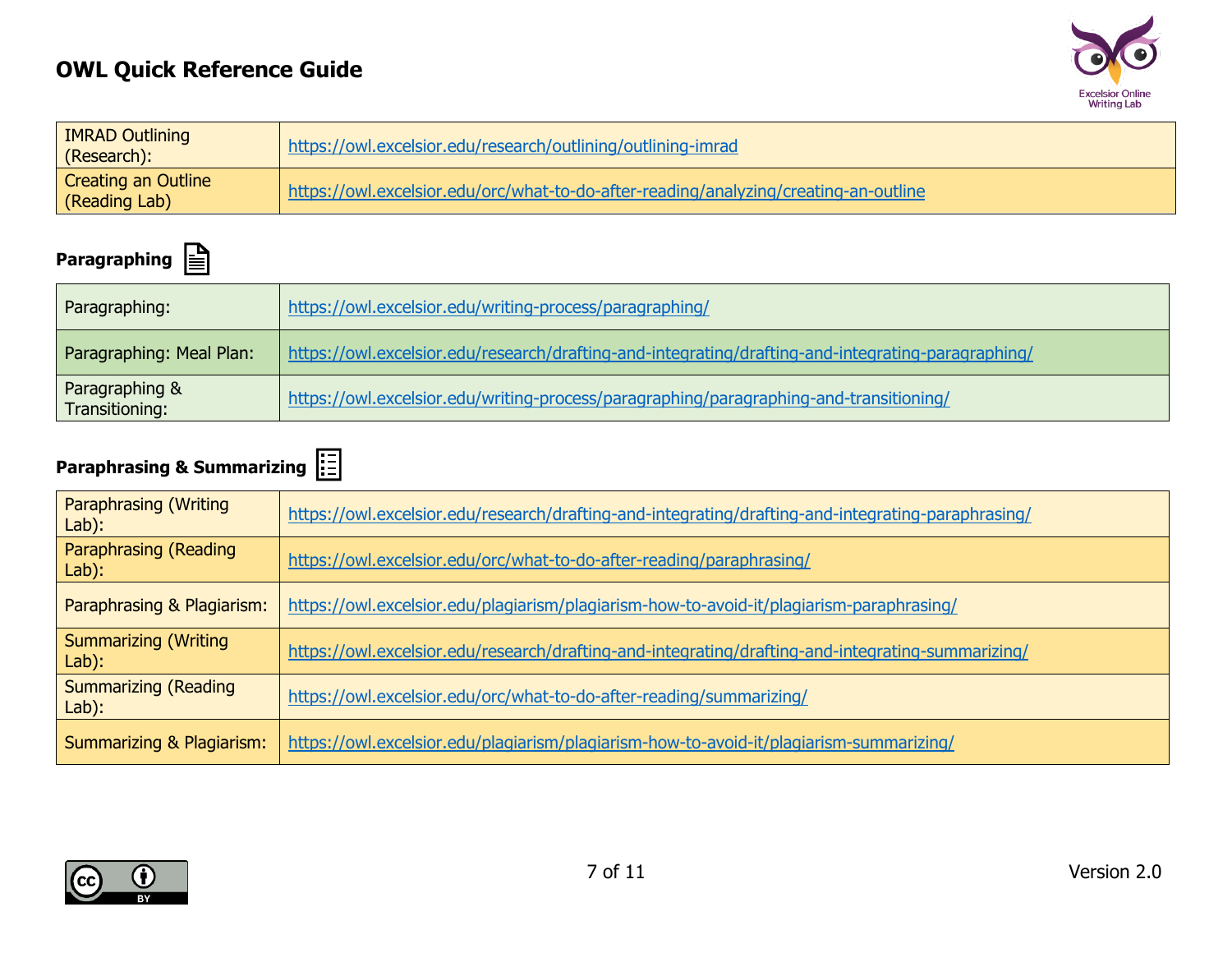

# **Plagiarism**

| Avoiding Plagiarism:                     | https://owl.excelsior.edu/plagiarism/                                                 |
|------------------------------------------|---------------------------------------------------------------------------------------|
| Avoiding Plagiarism When<br>Documenting: | https://owl.excelsior.edu/citation-and-documentation/documenting-avoiding-plagiarism/ |

### **Research**

| <b>Annotated Bibliographies:</b>                        | https://owl.excelsior.edu/research/annotated-bibliographies/                                             |
|---------------------------------------------------------|----------------------------------------------------------------------------------------------------------|
| <b>Literature Reviews:</b>                              | https://owl.excelsior.edu/research/literature-reviews/                                                   |
| Research:                                               | https://owl.excelsior.edu/research/                                                                      |
| <b>Research Questions:</b>                              | https://owl.excelsior.edu/research/narrowing-and-developing/narrowing-and-developing-research-questions/ |
| <b>Research Strategies:</b>                             | https://owl.excelsior.edu/research/research-strategies/                                                  |
| Revising & Editing a<br>Research Paper:                 | https://owl.excelsior.edu/research/revising-and-editing-a-research-paper/                                |
| The Research Process:                                   | https://owl.excelsior.edu/research/research-process/                                                     |
| Tips for Writing an<br><b>Annotated Bibliographies:</b> | https://owl.excelsior.edu/research/annotated-bibliographies/annotated-bibliography-tips/                 |
| <b>Written Communication</b><br><b>VALUE Rubric:</b>    | https://owl.excelsior.edu/educator-resources/rubric/                                                     |

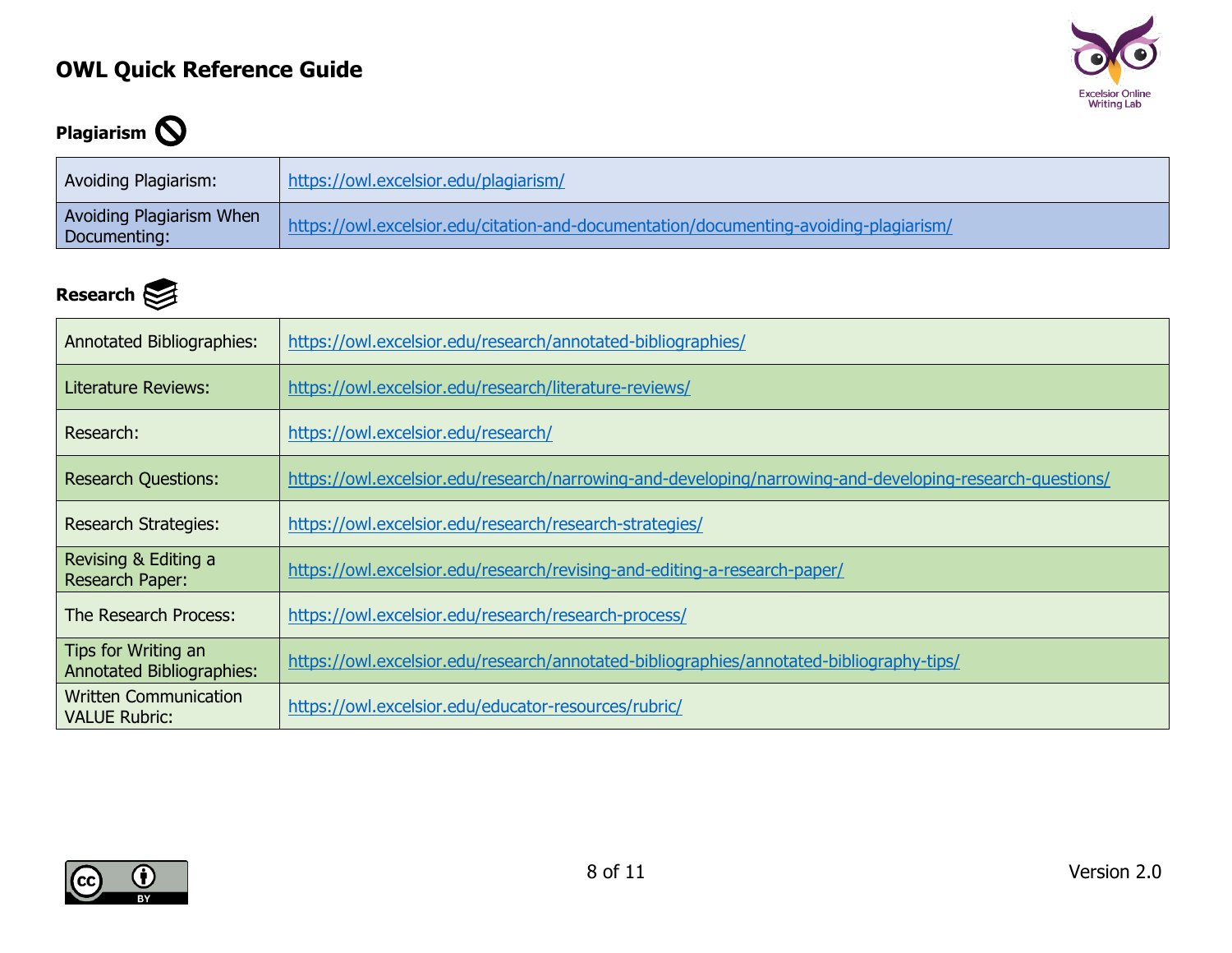

# **Synthesizing Ideas**

| Synthesizing: |
|---------------|
|---------------|

### **Using Evidence**

| Annotating:                                   | https://owl.excelsior.edu/orc/what-to-do-while-reading/annotating/                                          |
|-----------------------------------------------|-------------------------------------------------------------------------------------------------------------|
| <b>Annotating Sources:</b>                    | httpss://owl.excelsior.edu/argument-and-critical-thinking/using-evidence/using-evidence-annotating-sources/ |
| Experience:                                   | httpss://owl.excelsior.edu/argument-and-critical-thinking/using-evidence/using-evidence-experience/         |
| Logical Fallacies:                            | https://owl.excelsior.edu/argument-and-critical-thinking/logical-fallacies/                                 |
| <b>Primary Sources:</b>                       | https://owl.excelsior.edu/argument-and-critical-thinking/using-evidence/using-evidence-primary-sources/     |
| <b>Secondary Sources:</b>                     | https://owl.excelsior.edu/argument-and-critical-thinking/using-evidence/using-evidence-secondary-sources/   |
| Source Integration:                           | https://owl.excelsior.edu/argument-and-critical-thinking/using-evidence/using-evidence-source-integration/  |
| Using Evidence:                               | https://owl.excelsior.edu/argument-and-critical-thinking/using-evidence/                                    |
| <b>Written Communication VALUE</b><br>Rubric: | https://owl.excelsior.edu/educator-resources/rubric/                                                        |

#### **Vocabulary**

| <b>Context Clues:</b> | https://owl.excelsior.edu/orc/what-to-do-while-reading/vocabulary-strategies/context-clues/ |
|-----------------------|---------------------------------------------------------------------------------------------|
|-----------------------|---------------------------------------------------------------------------------------------|

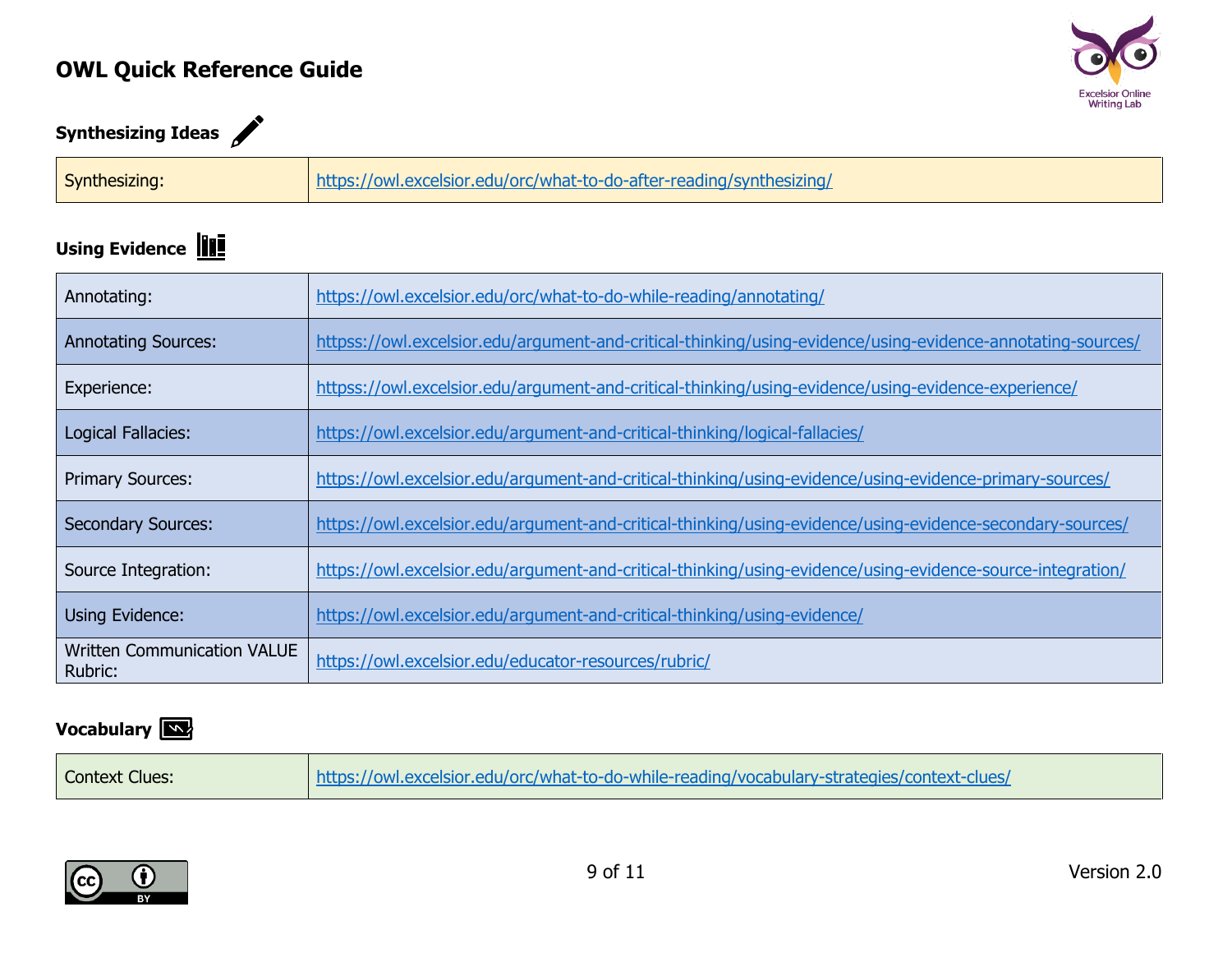

| Creating a KIM Chart:                     | https://owl.excelsior.edu/orc/what-to-do-while-reading/vocabulary-strategies/creating-a-kim-chart/           |
|-------------------------------------------|--------------------------------------------------------------------------------------------------------------|
| <b>Creating Vocabulary</b><br>Flashcards: | https://owl.excelsior.edu/orc/what-to-do-while-reading/vocabulary-strategies/creating-vocabulary-flashcards/ |
| Creating a Word Web:                      | https://owl.excelsior.edu/orc/what-to-do-while-reading/vocabulary-strategies/creating-a-word-web/            |
| Exploring the Reading Lab:                | https://owl.excelsior.edu/orc/introduction/explore-the-reading-lab/                                          |
| Figurative Language:                      | https://owl.excelsior.edu/orc/what-to-do-while-reading/vocabulary-strategies/figurative-language/            |
| <b>Specialized Terminology:</b>           | https://owl.excelsior.edu/orc/what-to-do-while-reading/vocabulary-strategies/specialized-terminology/        |
| Vocabulary:                               | https://owl.excelsior.edu/orc/what-to-do-while-reading/vocabulary-strategies/                                |
| <b>Word-Part Clues:</b>                   | https://owl.excelsior.edu/orc/what-to-do-while-reading/vocabulary-strategies/word-part-clues/                |

#### **Voice & Tone**

| <b>Academic Voice:</b>         | https://owl.excelsior.edu/writing-process/finding-your-voice/finding-your-voice-academic-voice/                              |
|--------------------------------|------------------------------------------------------------------------------------------------------------------------------|
| Aristotelian Argument:         | https://owl.excelsior.edu/argument-and-critical-thinking/organizing-your-argument/organizing-your-argument-<br>aristotelian/ |
| <b>Different Voices:</b>       | https://owl.excelsior.edu/writing-process/finding-your-voice/finding-your-voice-different-voices/                            |
| <b>Finding Your Voice:</b>     | https://owl.excelsior.edu/writing-process/finding-your-voice/                                                                |
| Rogerian Argument:             | https://owl.excelsior.edu/argument-and-critical-thinking/organizing-your-argument/organizing-your-argument-<br>rogerian/     |
| <b>Tips on Academic Voice:</b> | https://owl.excelsior.edu/writing-process/finding-your-voice/finding-your-voice-tips-on-academic-voice/                      |